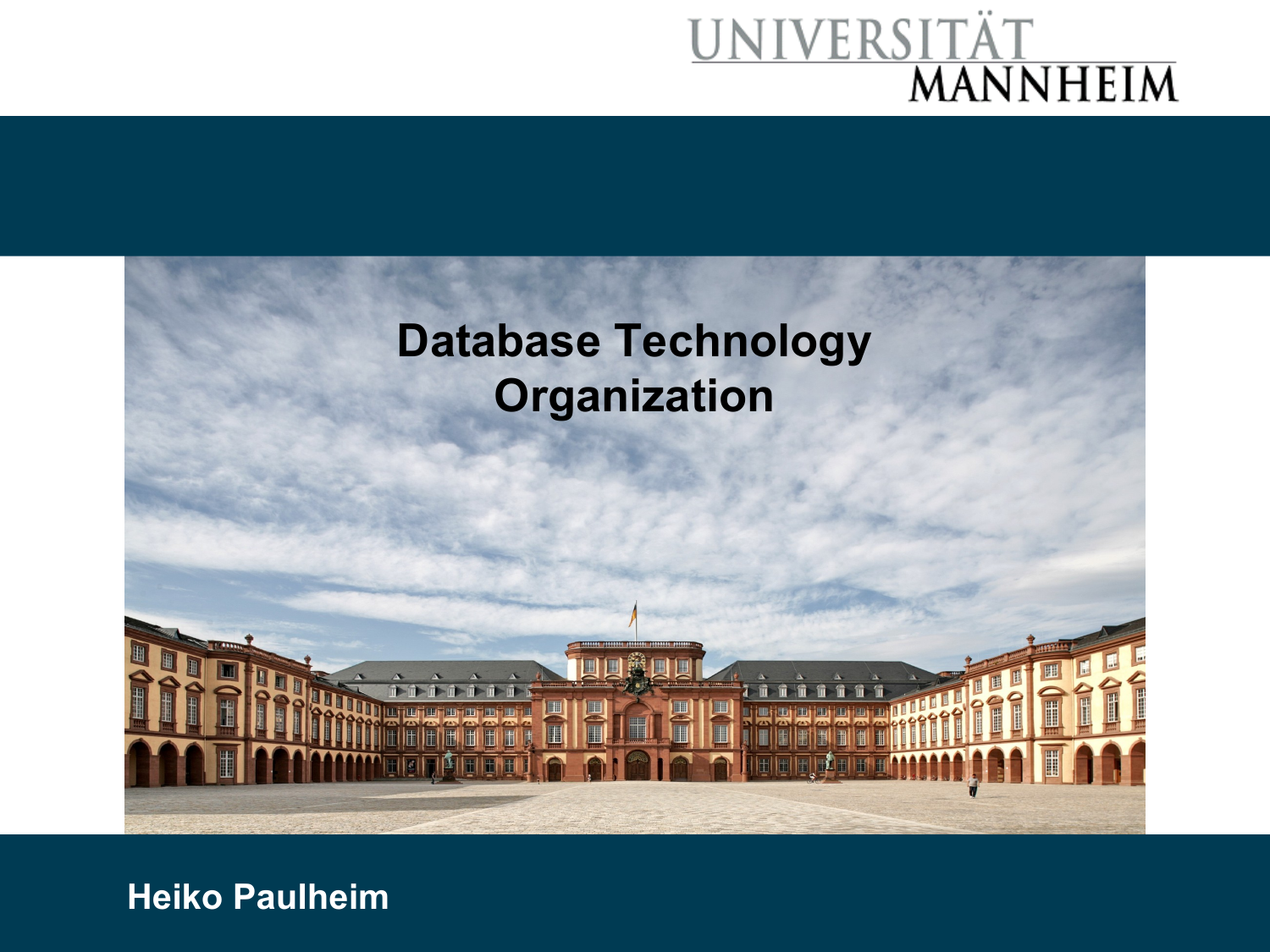## **Hello**

- Prof. Dr. Heiko Paulheim
- Chair of Data Science
- Research Interests:
	- Knowledge Graphs on the Web and their Applications
	- Data Quality and Data Cleaning on Knowledge Graphs
	- Machine Learning and Data Mining on Linked Data
- Room: B6 B.022
- Consultation: Tuesdays, 9-10 am
	- Please make an appointment w/ Ms. Lermer upfront
- Heiko will teach the lectures

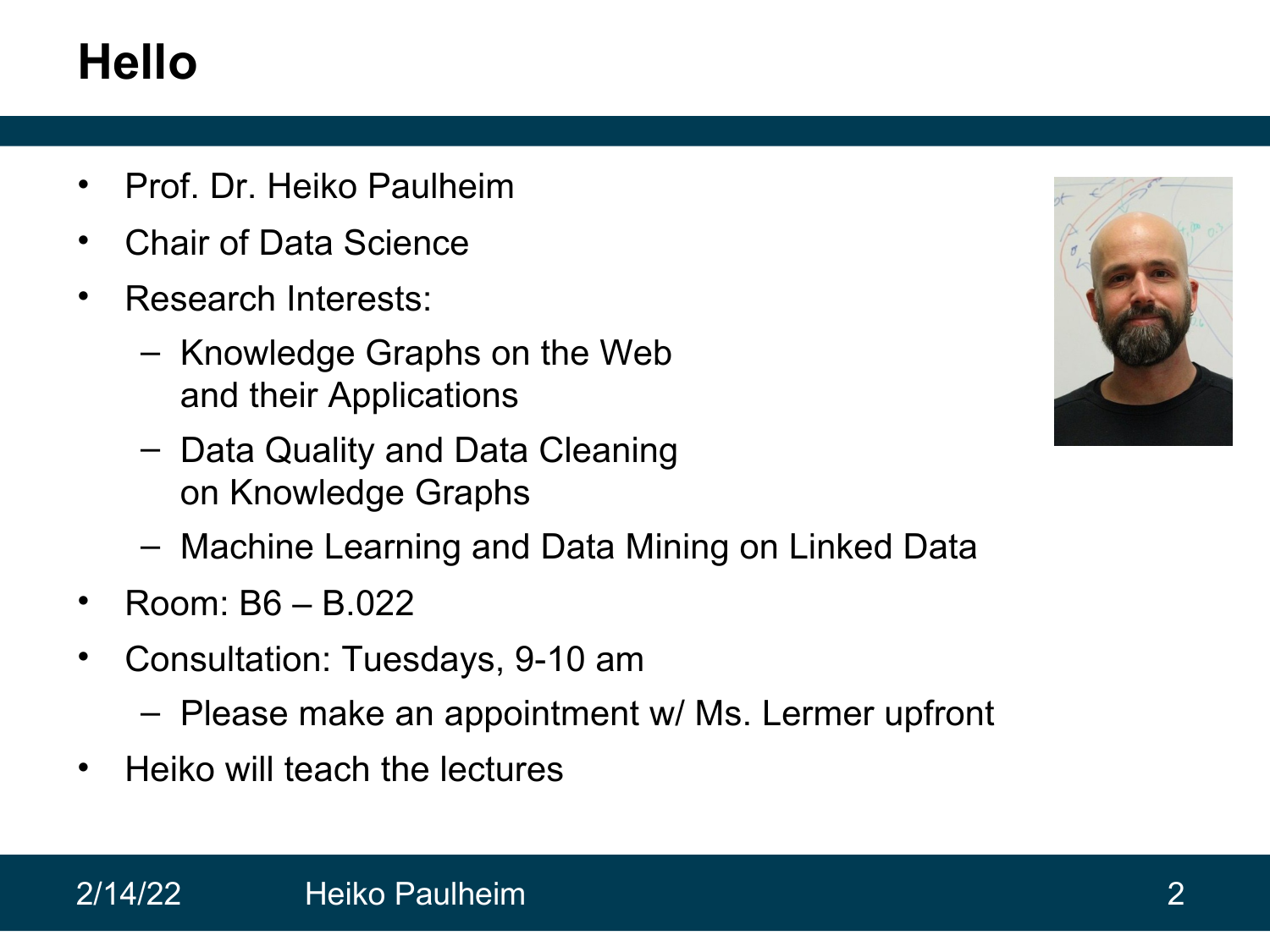## **Hello**

- Sven Hertling
- Ph.D. Student
- Research Interests:
	- Semantic Technologies / Semantic Web
	- Linked Data
	- Knowledge Graphs
- Room: B6 B0.01
- Consultation: by appointment
- Sven will teach the exercises

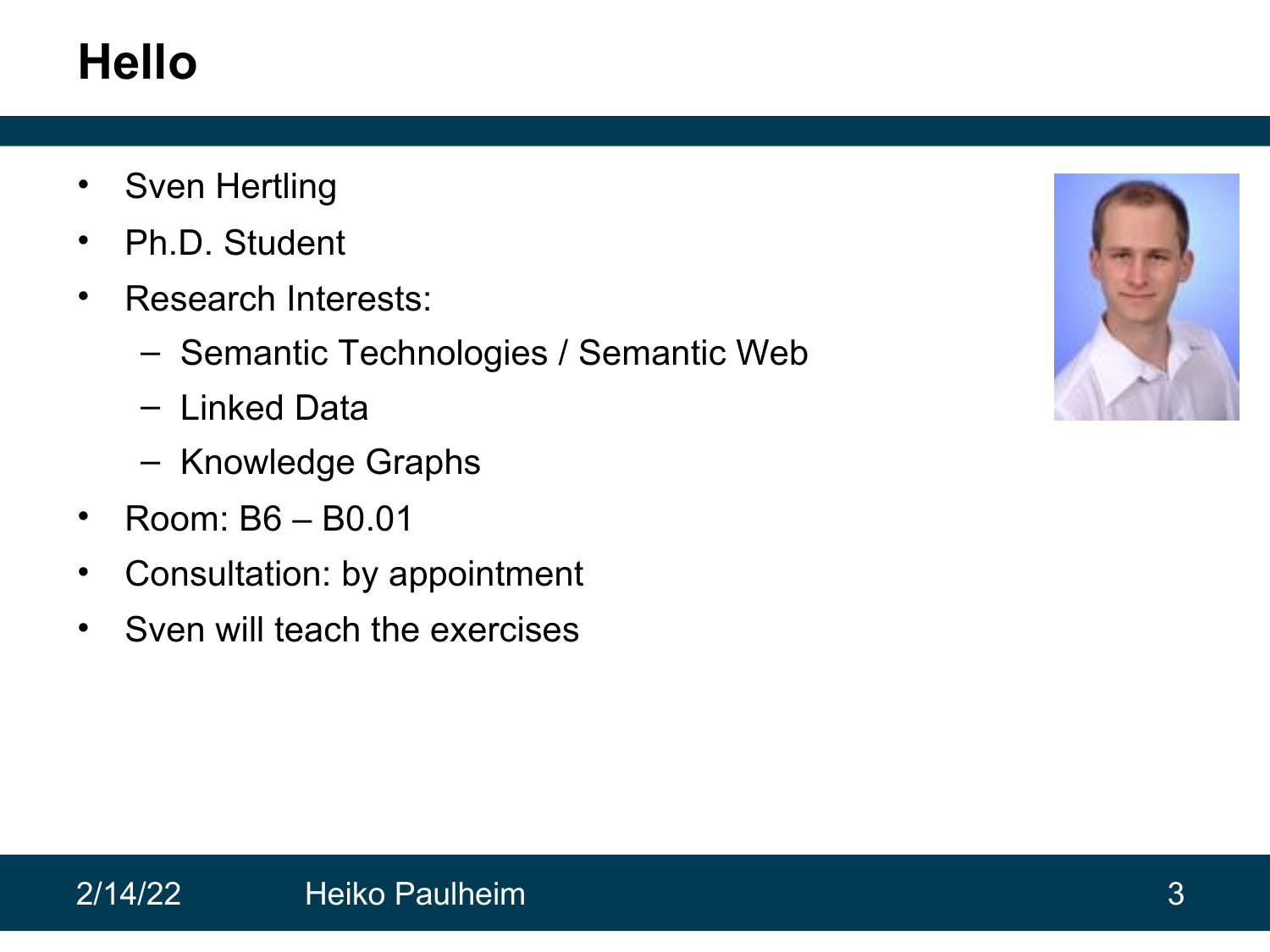### **Introduction and Course Outline**

- Administration
- Introduction
	- Concept and (brief) history of relational databases
	- Introduction to the relational model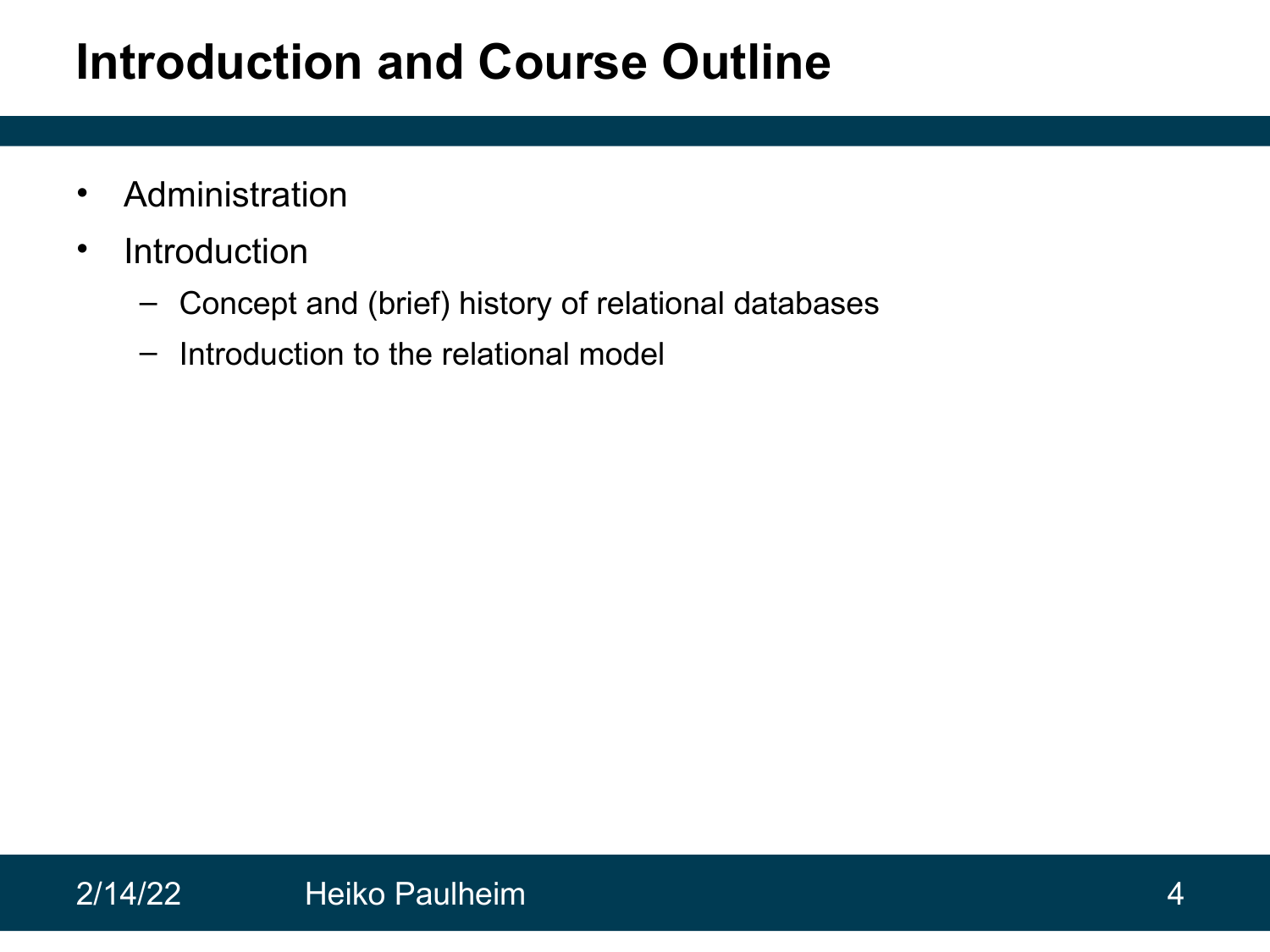### **Course Organization**

- Lecture
	- Database concepts
	- Theory of relational algebra, relational modeling, query processing
	- Introduction to SQL
- Exercise
	- Creating example databases
	- Hands-on experience
- Final exam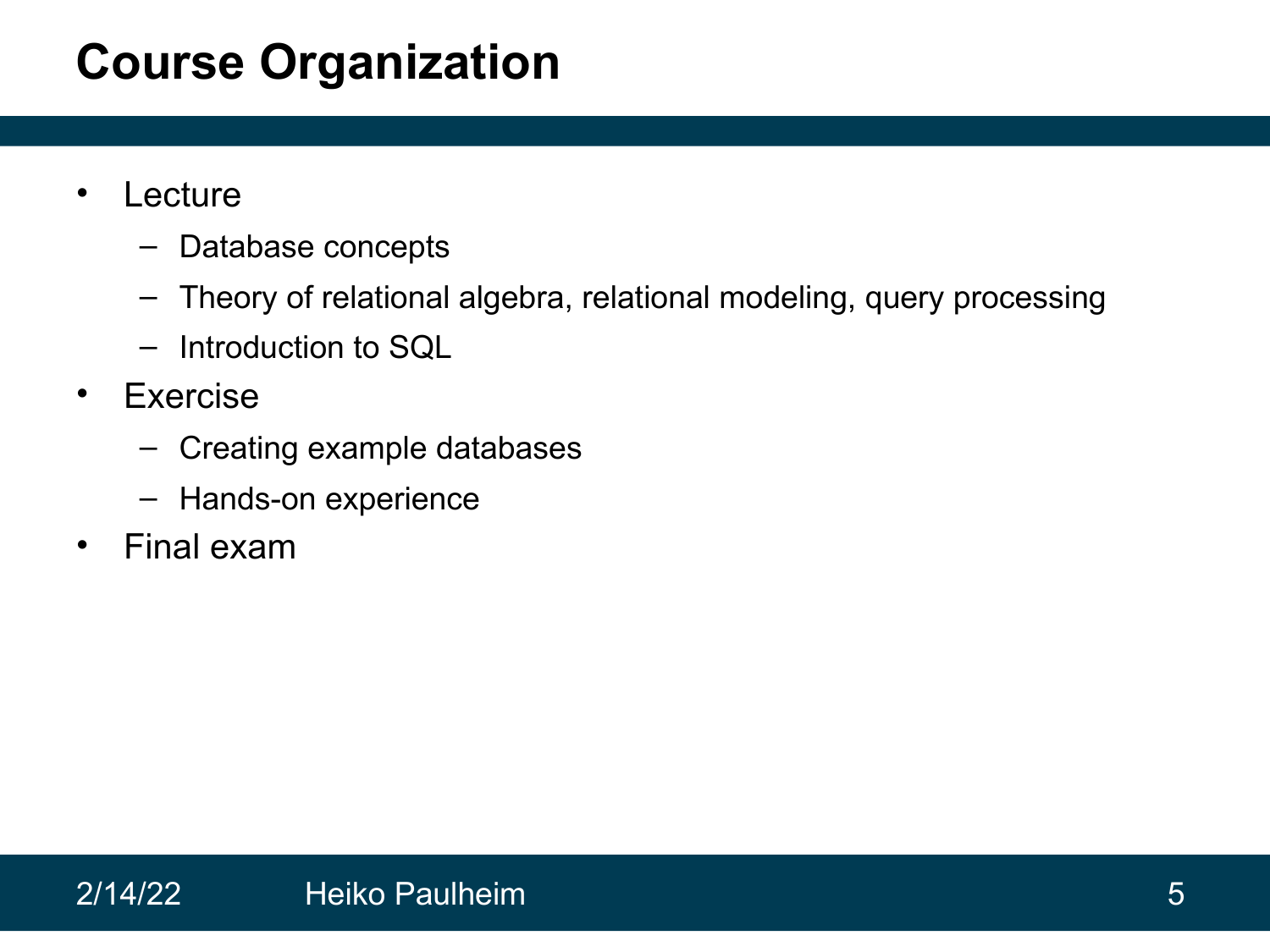### **Course Contents and Schedule**

- 16.2.: Introduction
- $23.2 + 2.3$ .  $\therefore$  SQL
- 9.3. : ER Models
- 16.3 · Normal Forms
- 23.3.: Index and Hashing
- 30.3.: DB Architectures
- 6.4.: Query Processing
- 13.4.: Easter Break
- 20.4.: Easter Break
- 27.4.: Query Optimization
- 4.5.: Transactions and Concurrency
- 11.5.: Recovery
- 18.5.: Application Development



### 2/14/22 Heiko Paulheim 6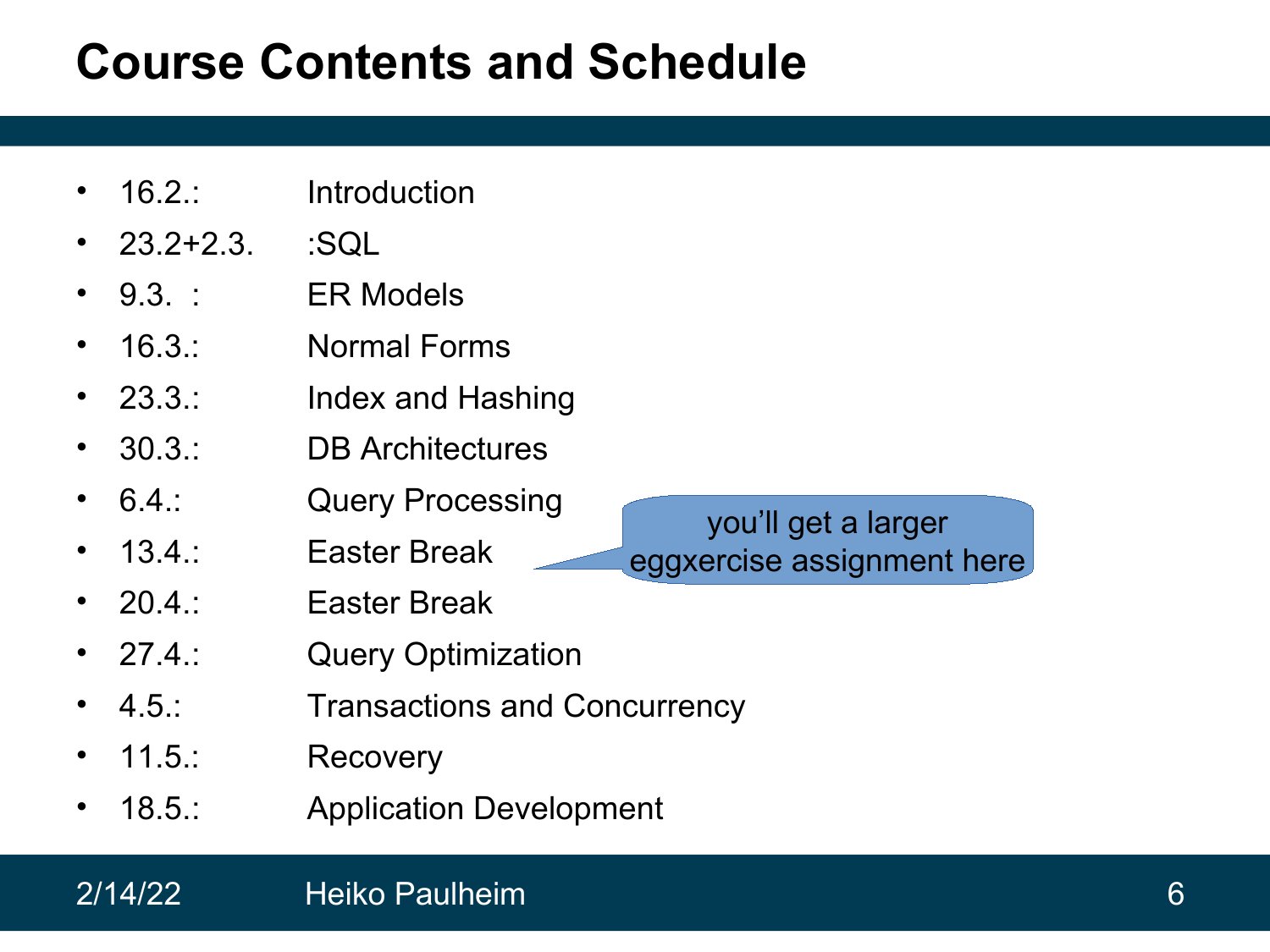### **Course Organization**

- Lecture Webpage: Slides, Announcements, Web Links
	- https://www.uni-mannheim.de/dws/teaching/course-details/ courses-for-master-candidates/cs-460-database-technology/
	- hint: look at version tags!
- Additional Material
	- ILIAS eLearning System, https://ilias.uni-mannheim.de/
- Time and Location
	- $-$  Lecture: Wednesday, 12.00  $-$  13.30, B6 A104 (as of today)
	- Exercise: Wednesday, 13.45 15.15, B6 A104 (as of today)
- Remote teaching
	- For those who can't be there, we provide video recordings in ILIAS (from last year, but they are widely identical)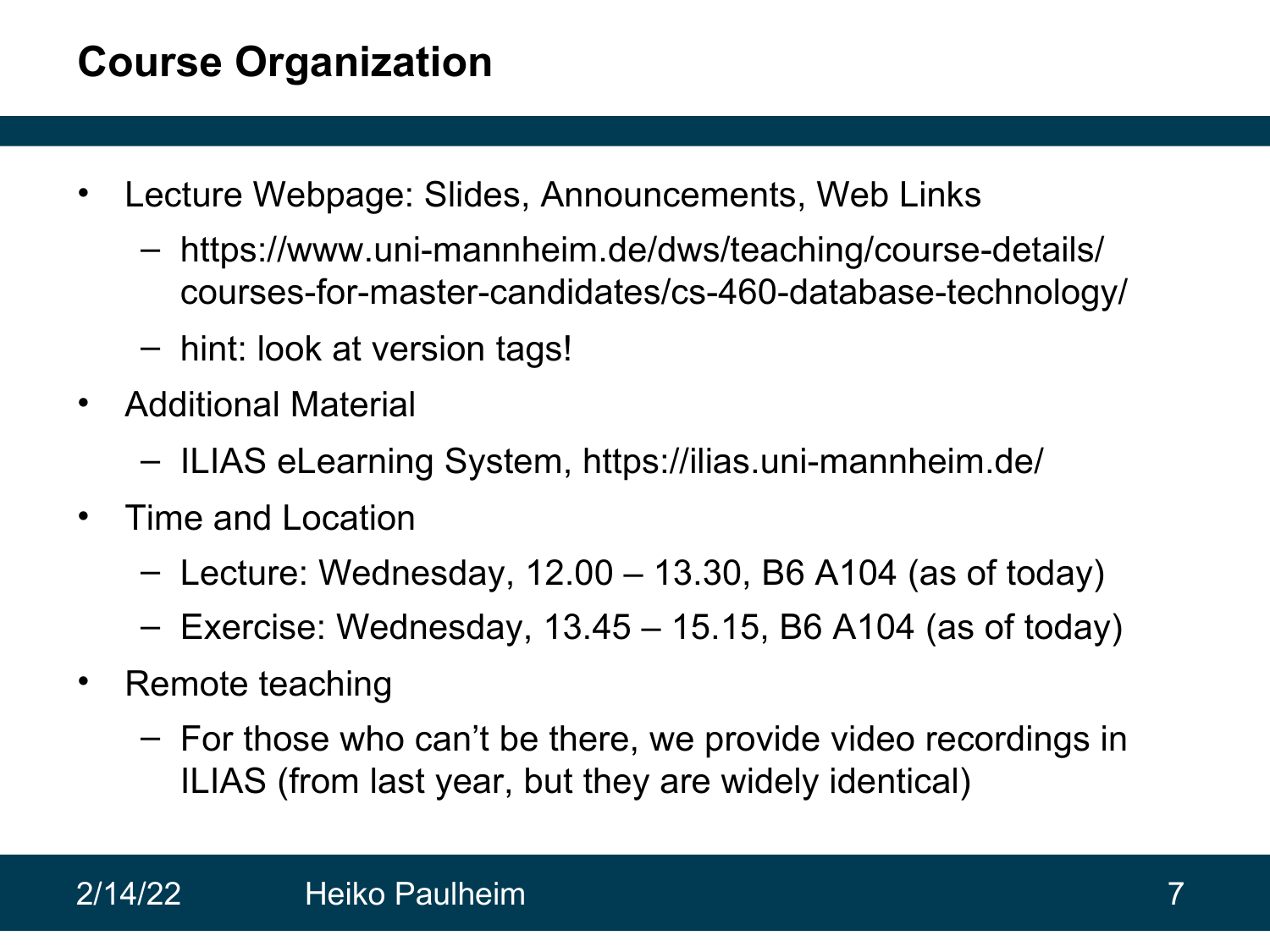### **Material and Sources**

- This course (and the majority of the slides) are based on the book
	- Silberschatz et al.: Database System Concepts
- Several copies are available in the library
- Additional material online
	- www.db-book.com